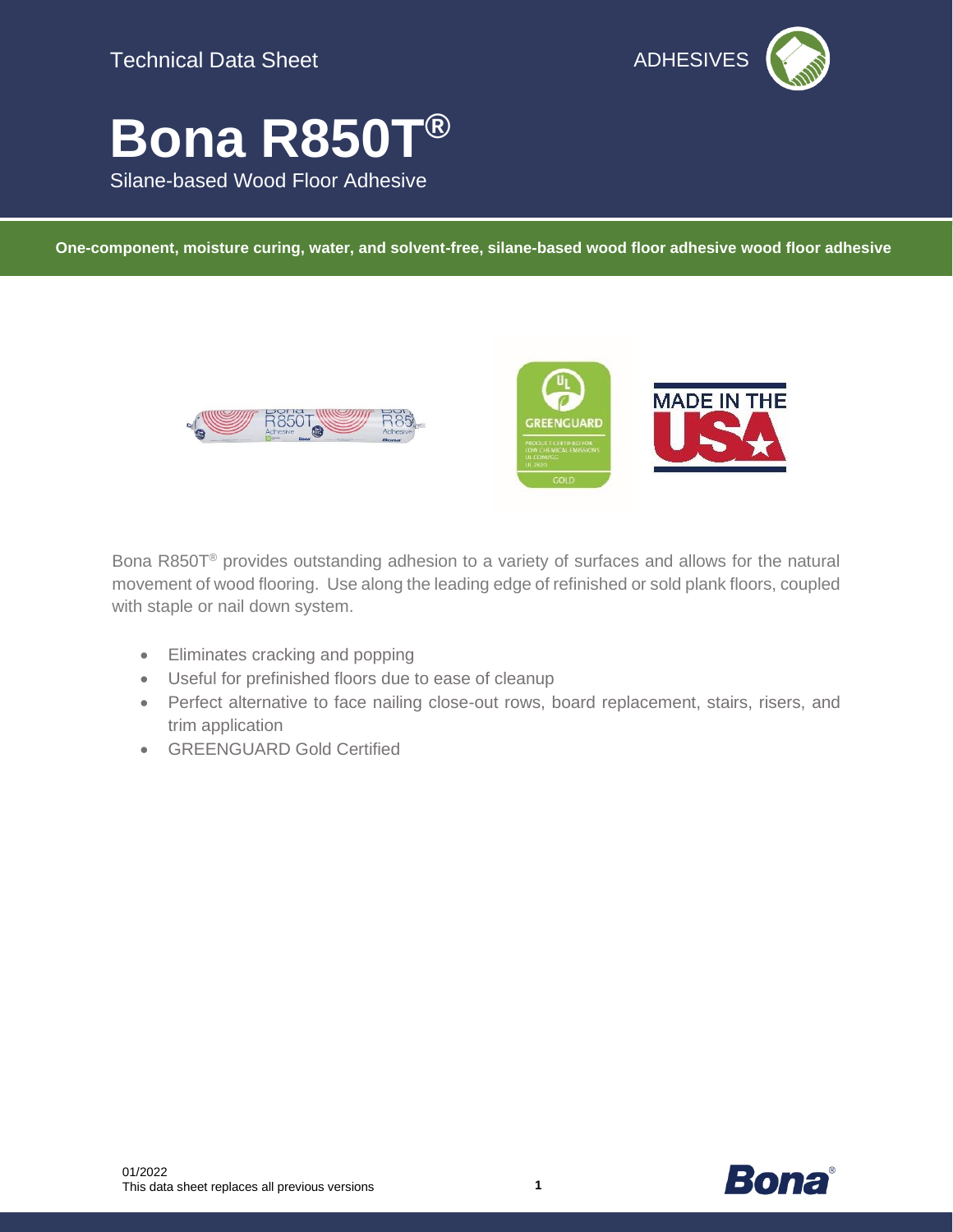

## **Bona R850T®**

Silane-based Wood Floor Adhesive

**One-component, moisture curing, water, and solvent-free, silane-based wood floor adhesive wood floor adhesive**

### **PHYSICAL CHARACTERISTICS**

**Ingredients –** Calcium carbonate, silane modified prepolymer, plasticizers, amorphous silica **Base –** Silane Modified-Prepolymer **Color –** Cream **Viscosity** – 100 +/-10 Pa\*s at a shear rate of  $5^{\wedge}$ -1 sec **Density –** 13.9 lbs./ gallon **VOC Content –** ZERO VOC **Max Shear Strength –** 340 psi (at final cure; lap sheer test, 1 mm gap) **Max Elongation** – 200% **Odor –** Non-offending **Flash Point** – >100º C (212ºF) (Pensky-Martens) **Stability –** 12 months from date of manufacture in unopened, original packaging

## **APPLICATION CHARACTERISTICS**

**Open Time** – 40-60 minutes **Coverage** – 60 linear feet per tube with ¼" bead **Curing** – Light foot traffic - 8-10 hours Furniture, fixtures - 12-24 hours Unfinished floor sanding - after 24 hours

#### **RECOMMENDED USE**

- Replaces top nailing on close-out rows and board replacements.
- Supplemental fastening for wide plank boards when nailing and gluing are needed
- Idea for projects where traditional fastening isn't practical – hard to reach areas, radiant heat floor
- Commercial and residential. Use with solid or engineered prefinished and unfinished flooring; on, above, or below grade<sup>1.</sup> May be used on both wood and concrete substrates<sup>2.</sup>

<sup>1</sup>Read and follow flooring manufacturer instructions, recommendations, and limitations as to the suitability of a particular flooring product to certain jobsite conditions and installation methods.

<sup>2</sup>After proper site conditions, moisture testing results and substrate preparation have been met. See "Directions for Use" for acceptable jobsite conditions.

#### **DIRECTIONS**

**BEFORE USING, READ ALL DIRECTIONS AND MATERIAL SAFETY DATA SHEETS.**

FOR TECHNICAL ADVICE: Call Bona US at 800-872- 5515

## **ACCLIMATION AND SITE CONDITIONS**

Acclimate adhesive and flooring to room temperature at the jobsite 72 hours before installation. Building climate control system must be functioning with a temperature of 65ºF - 80ºF and maximum relative humidity of 70% for 72 hours before flooring is installed, during installation, and for 72 hours after installation.

**Moisture testing:** For concrete slabs, conduct moisture testing per ASTM test methods F1869 *Test for Measuring Moisture Vapor Emission Rate (MVER) of Concrete Subfloor Using Anhydrous Calcium Chloride and/or F2170 Test Method for Determining Relative Humidity in Concrete Floor Slabs Using in Situ Probes.* Contact ASTM International to obtain copies of the test methods before proceeding. MVER using ASTM F1869 (Calcium chloride test) must not exceed 15 lbs/24 hours/1000 square feet. Relative Humidity using ASTM F2170 (RH Probe test) must not exceed 85%. If readings exceed these limits, DO NOT USE BONA R850T. For wood substrates, follow flooring manufacturer's guidelines including moisture content and required moisture measuring methods.